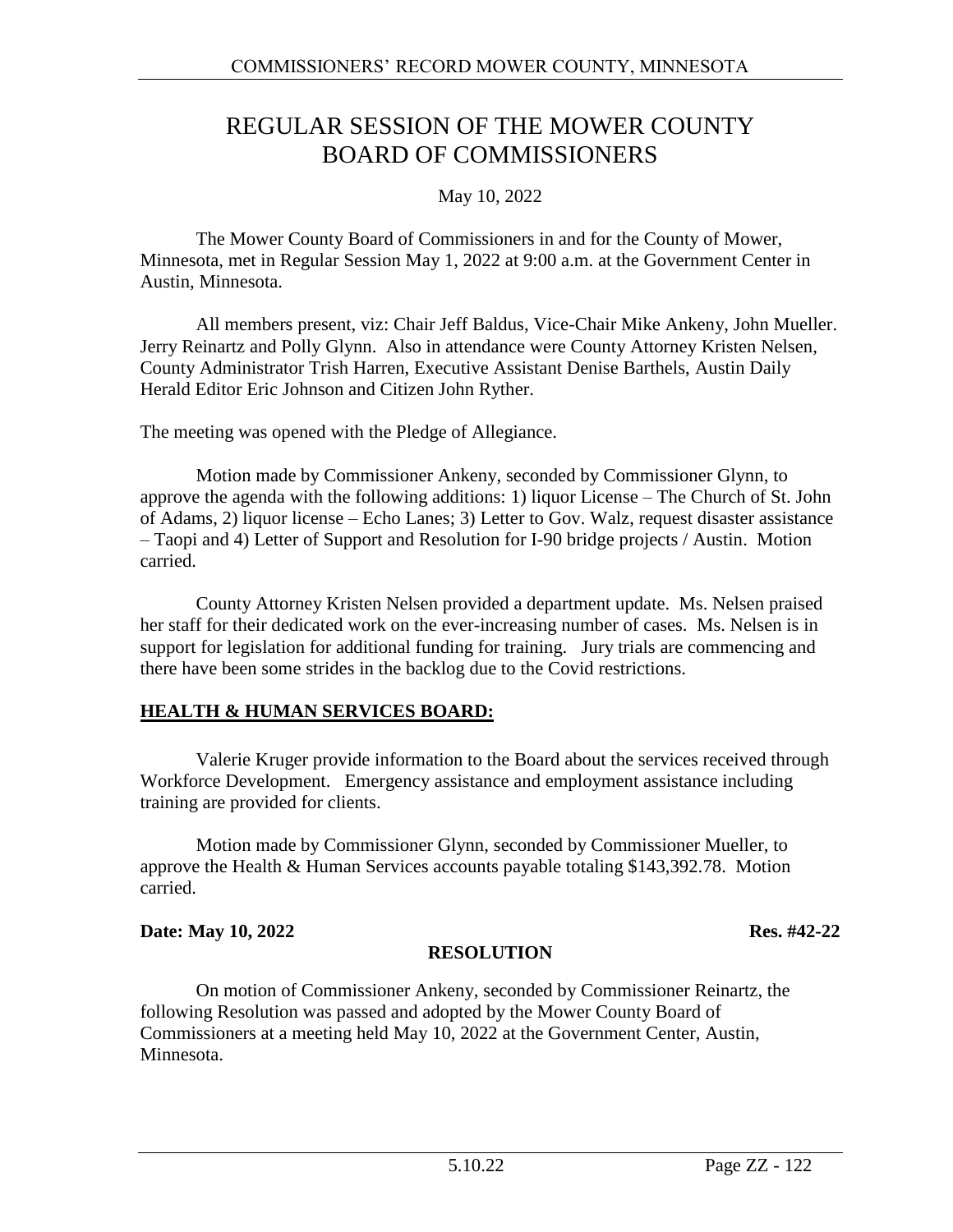**WHEREAS**, the Minnesota Department of Human Services has published a Request For Proposals to provide health care services to recipients of Medical Assistance and Minnesota Care in the 80 Greater Minnesota counties including Mower; and

**WHEREAS**, the Minnesota Department of Human Services has requested County evaluations and recommendations regarding the RFP proposals from each respective county; and

**WHEREAS**, Blue Plus, Medica, UCare, South Country Health Alliance, and United Healthcare submitted proposals to provide managed health care services in Mower; and

**WHEREAS**, representatives of Mower County Health & Human Services have reviewed and evaluated the proposals; and

**WHEREAS**, UCare, Medica and Blue Plus have submitted proposals suitable to meet our needs.

**THEREFORE, BE IT RESOLVED** that the Mower County Board of Commissioners supports the recommendation of Mower County Health & Human Services approving UCare, Medica and Blue Plus as Managed Care Organizations (MCO(s)) providing managed health care services in Mower County.

Passed and approved this  $10<sup>th</sup>$  day of May, 2022.

Motion made by Commissioner Glynn, seconded by Commissioner Ankeny, to approve the Purchase of Service Agreement with Timothy Hunter, Independent Contractor for mental health services effective 05/09/2022 through 12/31/2022. Motion carried.

Health & Human Services Director Crystal Peterson gave the Board a brief update on the mental health "Day of Data" event in which area organizations and business that work with mental health cases shared data and insights in how to serve persons experiencing mental health crisis. In addition, Ms. Peterson indicated that the Federal Covid waiver has been extended through July 15 but once lifted staff will need to review 12000 medical assistance cases to determine if clients are still eligible.

Motion made by Commissioner Glynn, seconded by Commissioner Mueller, to adjourn the Health & Human Services Board meeting at 9:50 a.m. Motion carried.

### **COUNTY BOARD**

The Regular Session of the Board was reconvened at 9:52 a.m. for regular business items.

Motion made by Commissioner Reinartz, seconded by Commissioner Mueller, to approve the minutes of May 3, 2022. Motion carried.

Motion made by Commissioner Glynn, seconded by Commissioner Mueller, to approve the May 3, 2022 work session minutes. Motion carried.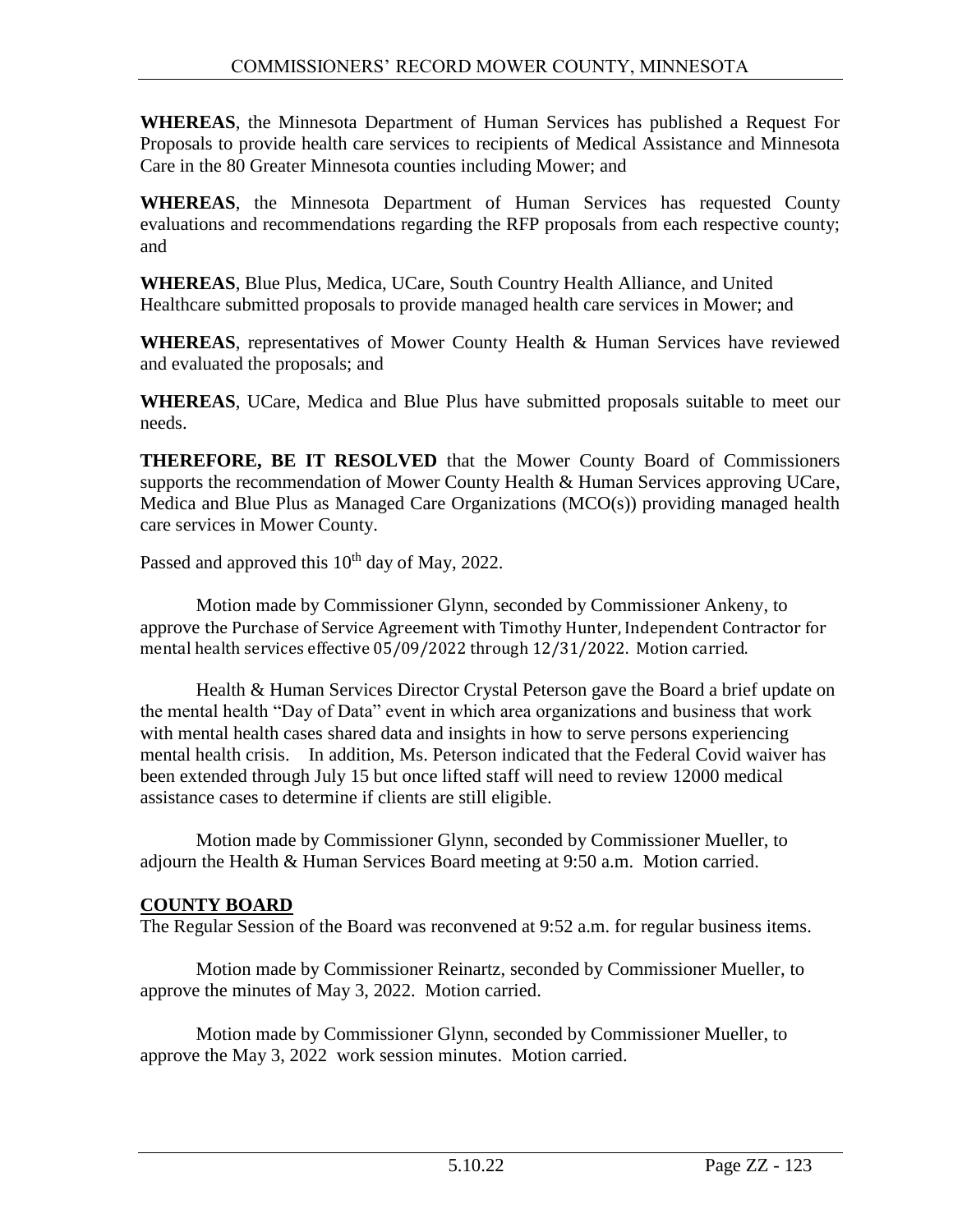Motion made by Commissioner Ankeny, seconded by Commissioner Glynn, to approve the following Commissioner warrants for payment:

| wppie is the following commissioner warrante for payments |           |                                   |            |
|-----------------------------------------------------------|-----------|-----------------------------------|------------|
| Vendor Name                                               | Amount    | Vendor Name                       | Amount     |
| Above All Cleaning, Inc.                                  | 5,902.23  | Leadership Development Resources  | 2,229.00   |
| Advanced Correctional Healthcare, Inc.                    | 35.661.57 | Midwest Monitoring & Surveillance | 5.445.66   |
| American Solutions For Business                           | 5.591.15  | Rolling Green Fencing, Inc.       | 2,500.00   |
| Cedar Valley Services, Inc.                               | 3.604.55  | Ronco Engineering Sales Co., Inc. | 4.942.09   |
| <b>Consolidated Correctional Foodservice</b>              | 16.414.67 | <b>Schilling Supply Company</b>   | 2,644.59   |
| Dakote Wood-Grinding Inc.                                 | 33.515.00 | <b>Sign Solutions USA</b>         | 3.333.22   |
| DEPARTMENT OF HUMAN SERVICES                              | 7.417.00  | <b>SKB Environmental</b>          | 6.655.98   |
| Freeborn County Co-Operative Oil Co.                      | 10.819.75 | Southern Minnesota Seamless LLC   | 3.392.00   |
| Hanson Tire Of Austin Inc                                 | 5.309.40  | Thompson Sanitation, Inc.         | 13,110.40  |
| Joshua Parks Construction, LLC                            | 13.000.00 | Ulland Brothers Inc.              | 2.526.51   |
| <b>Kruckeburg Services</b>                                | 4.650.00  | Payments less than 2000<br>54     | 27.677.91  |
|                                                           |           | <b>Final Total:</b>               | 216.342.68 |

Motion carried.

Motion made by Commissioner Ankeny, seconded by Commissioner Reinartz, to authorize the Chair to sign a letter to JCW acknowledging and approving their additional loan request to Horicon Bank for \$2,000,000 due to mechanical over-runs on the Nu-Tek project. Motion carried.

#### **Date: May 10, 2022 Res. #43-22**

#### **RESOLUTION**

On motion of Commissioner Ankeny, seconded by Commissioner Reinartz, the following Resolution was passed and adopted by the Mower County Board of Commissioners at a meeting held May 10, 2022 at the Government Center, Austin, Minnesota.

**WHEREAS**, Mower County, like other parts of the state and nation, is experiencing a housing shortage; and

**WHEREAS**, Three Rivers Community Action is proposing to redevelop a blighted area in the City of Austin and create a housing project to meet housing needs identified by the community; and

**WHEREAS**, this is a 40-unit apartment building with a mix of one, two, three and four bedroom units, a property management office, a supportive services office and a community room; and

**WHEREAS**, this housing project will provide workforce housing to low and moderateincome individuals and families (at or below 60% area median income); and

**WHEREAS**, Lloyd Management will provide property management services to the property; and

**WHEREAS**, if funding is secured in the 2022 Minnesota Housing RFP, construction would start in the fall of 2023 and units would be leased in the fall of 2024; and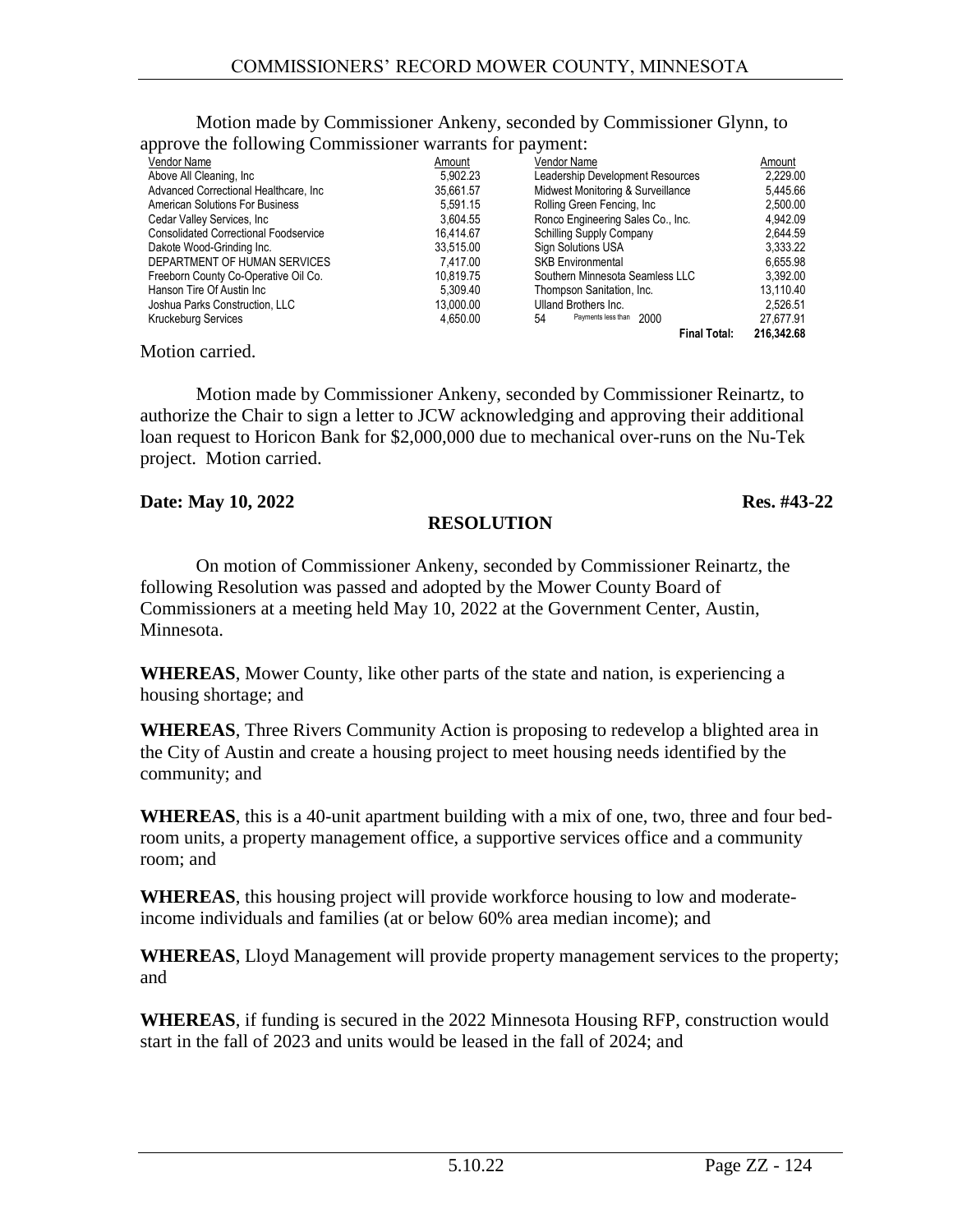**WHEREAS**, Three Rivers Community Action plans to submit an application for an allocation of Minnesota's Housing tax credits in the July 2022 Multifamily RFP for this project; and

**WHEREAS**, Three Rivers Community Action is requesting the City of Austin, Mower County, and the Hormel Foundation to contribute TIF and other financial resources to make this new apartment development feasible; and

**WHEREAS**, Mower County is committed to providing safe and affordable housing for residents: and

**WHEREAS**, the Mower County Board has allocated \$250,000 of its American Rescue Act Funds for a low income housing project:

**NOW, THEREFORE BE IT RESOLVED**, that Mower County does hereby support the Three Rivers Community Action Application; and

**BE IT FURTHER RESOLVED**, subject to the approval of the Minnesota Housing tax credit funding, the County agrees to provide funding in the amount of \$250,000 as a grant to Three Rivers Community Action, Inc. to be contributed to the housing project.

Passed and approved this  $10^{th}$  day of May, 2022.

Motion made by Commissioner Glynn, seconded by Commissioner Mueller, to approve the application of The Church of St. John of Adams, Minnesota for a temporary liquor On Sale license effective July 10, 2022. Motion carried.

Motion made by Commissioner Reinartz, seconded by Commissioner Ankeny, to approve the renewal application of Grafing Company, Inc. d/b/a Echo Lanes for a full on sale and Sunday liquor license effective July 1, 2022 through June 30, 2023. Motion carried.

Motion made by Commissioner Glynn, seconded by Commissioner Mueller, to approve the Grand Meadow Wind Repower Agreement between Mower County and Xcel Energy subject to final review of the County engineer and County Attorney. Motion carried.

Motion made by Commissioner Reinartz, seconded by Commissioner Mueller, to replace the County Engineer's vehicle with the purchase of a 2022 Ford Explorer from the local dealer negotiating the best possible value with a trade-in. Motion carried.

Motion made by Commissioner Glynn, seconded by Commissioner Reinartz, to authorize the Chair to sign a letter of support to the U.S. Department of Transportation for the 2022 MPDG Program for I-90 Austin Bridges Improvement & Mobility Project in Austin, MN and approve the following corresponding Resolution of support. Motion carried.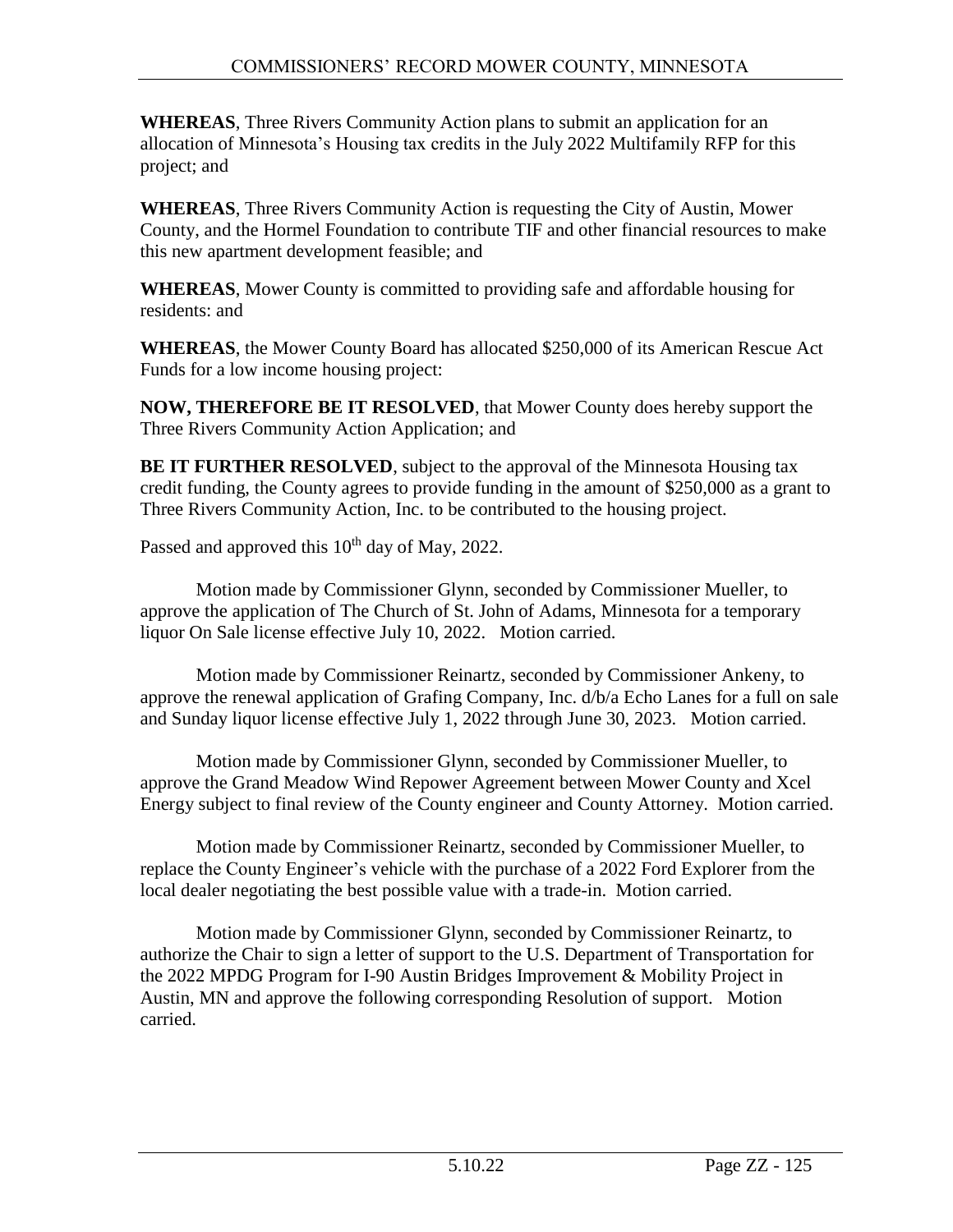#### **Date: May 10, 2022 Res. #44-22**

#### **RESOLUTION OF SUPPORT FOR A MULTIMODAL PROJECT DISCRETIONARY GRANT APPLICATION FOR THE I-90 AUSTIN BRIDGES IMPROVEMENT & MOBILITY PROJECT**

On motion of Commissioner Glynn, seconded by Commissioner Reinartz, the following Resolution was passed and adopted by the Mower County Board of Commissioners at a meeting held May 10, 2022 at the Government Center, Austin, Minnesota.

**WHEREAS**, the Multimodal Project Discretionary Grant "MPDG" Opportunity provides dedicated, discretionary funding for transportation infrastructure projects of significant national or regional impacts or to improve and expand the surface transportation infrastructure in rural areas; and

**WHEREAS**, the United States Department of Transportation is soliciting applications for \$2.85 billion in FY 2022 MPDG opportunity funds, authorized by the Bipartisan Infrastructure Law, of which up to \$1 billion will be made available for the Mega program, up to \$1.55 billion will be made available for the INFRA program, and up to \$300 million will be made available for the Rural funding opportunities program; and

**WHEREAS**, the FY 2022 MPDG round will be implemented, as appropriate and consistent with law, in alignment with the priorities in Executive Order 14052, Implementation of the Infrastructure Investment and Jobs Act (86 FR 64355), and will focus on supporting projects that improve safety, economic strength and global competitiveness, equity, and climate and sustainability consistent with the Department's strategic goals; and

**WHEREAS**, eligible projects for MPDG include surface transportation capital projects including highway, bridge, or other road projects as well as public transportation projects, passenger and freight rail transportation projects, port infrastructure investments, and intermodal projects; and

**WHEREAS**, the minimum award for MPDG funds under INFRA small project category is \$5 million; and

**WHEREAS**, Minnesota Department of Transportation (MnDOT) is seeking funds to replace or rehabilitate nine bridges along Interstate 90; reconstruct associated roadway improvements; and to construct a network of multimodal trails and sidewalks; and

**WHEREAS**, the proposed improvements will improve the state of good repair of the existing structures, improve the mobility and safety of surrounding corridors, accommodate future growth and support economic development opportunities, and construct multimodal connections that will remove the existing barrier in regional connectivity; and

**WHEREAS**, Mower County will provide funding towards the local match and partner with MnDOT to contribute to the overall local match and project funding as identified in the MPDG application, which includes the use of funding programmed for maintenance, secured funding through other grant programs, and additional program funding as applicable; and

**NOW THEREFORE BE IT RESOLVED,** that Mower County supports and approves the application towards FY 2022 MPDG Opportunity for MnDOT's I-90 Austin Bridges Improvement & Mobility Project.

Passed and approved this  $10^{th}$  day of May, 2022.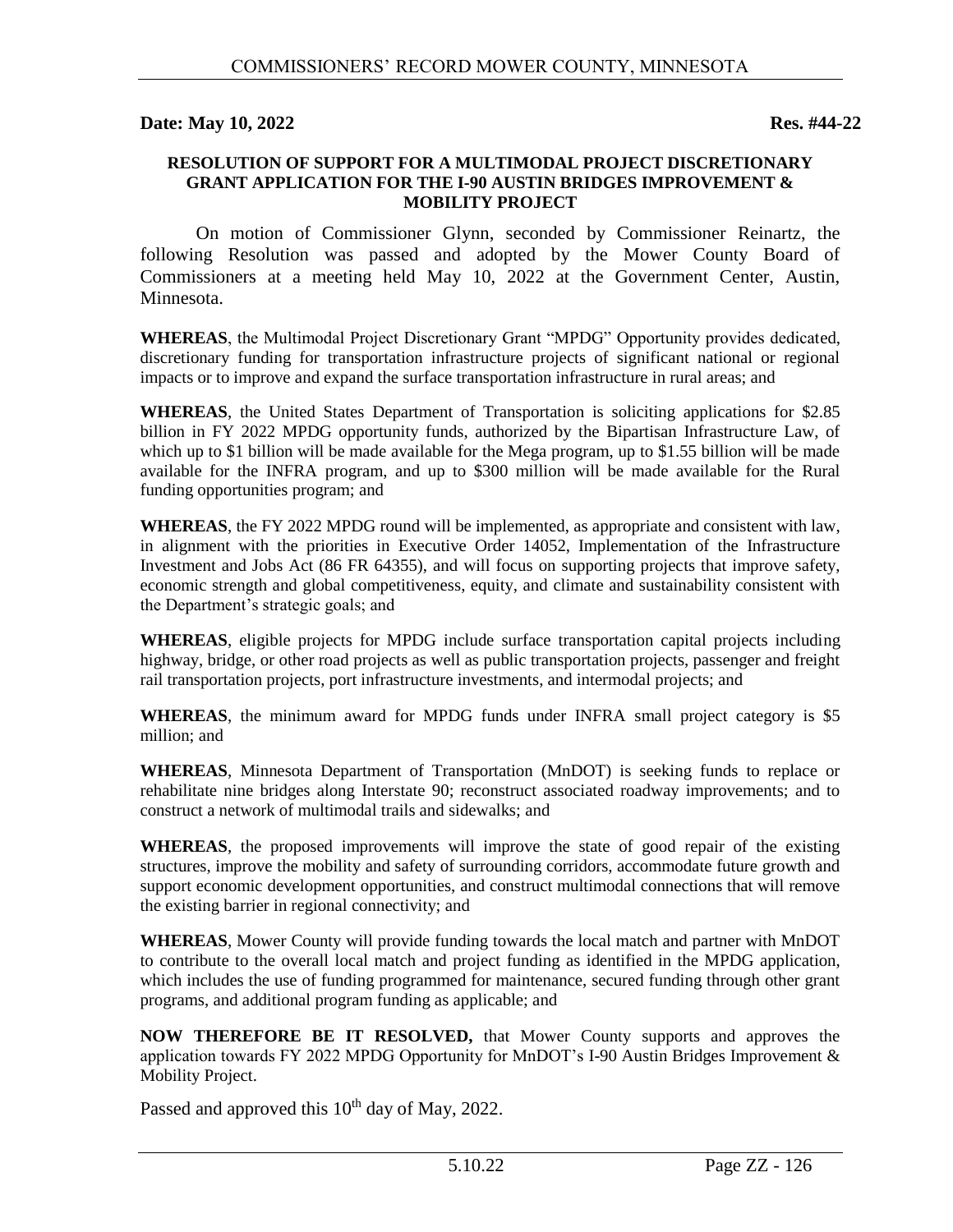The Board recessed at 10:04 a.m. for the purpose of a public hearing.

The Chair called the Public Hearing to order at 10:04 a.m. regarding the Housing Tax Abatement application of Isaac Wolfgram for a single-family replacement home located in Section 35 of Racine Township E264FT S330FT SE1/4 SE1/4 BK317-554 (PIN 15.035.0031).

County Administrator Trish Harren reviewed the application and did not recommend approval due to the fact that construction has commenced.

The applicant Isaac Wolfgram was not present. No one spoke for or against the Wolfgram housing tax abatement application.

The Chair closed the Public Hearing at 10:07 a.m. regarding the Housing Tax Abatement application of Isaac Wolfgram (PIN 15.035.0031).

The Chair called the Public Hearing to order at 10:07 a.m. regarding the Housing Tax Abatement application of Todd and Sydney Weisinger single-family home located S½ SW¼, EXC W940.5FT, & EXC TRI PC ON W SIDE, Section 13 Windom Twp (PIN 20.013.0010).

County Administrator Trish Harren reviewed the application and recommended approval.

The applicant Todd Weisinger was present and spoke on his own behalf. No one else spoke for or against the Weisinger housing tax abatement application.

The Chair closed the Public Hearing at 10:10 a.m. regarding the Housing Tax Abatement application of Todd & Sydney Weisinger (20.013.0010).

The County Board reconvened its regular session at 10:10 a.m.

Motion made by Commissioner Glynn, seconded by Commissioner Ankeny, to deny the housing tax abatement application of Isaac Wolfgram due to the fact that construction has started. Motion carried.

#### **Date: May 10, 2022 Res. #45-22 RESOLUTION APPROVING TAX ABATEMENT FOR CERTAIN PROPERTY PURSUANT TO MINN. STAT. 469.1813**

On motion of Commissioner Glynn, seconded by Commissioner Reinartz, the following Resolution was passed and adopted by the Mower County Board of Commissioners at a meeting held May 10, 2022 at the Government Center, Austin, Minnesota.

WHEREAS, Minnesota Statute 469.1813 gives authority to the County of Mower to grant an abatement of property taxes imposed by the County if certain criteria are met; and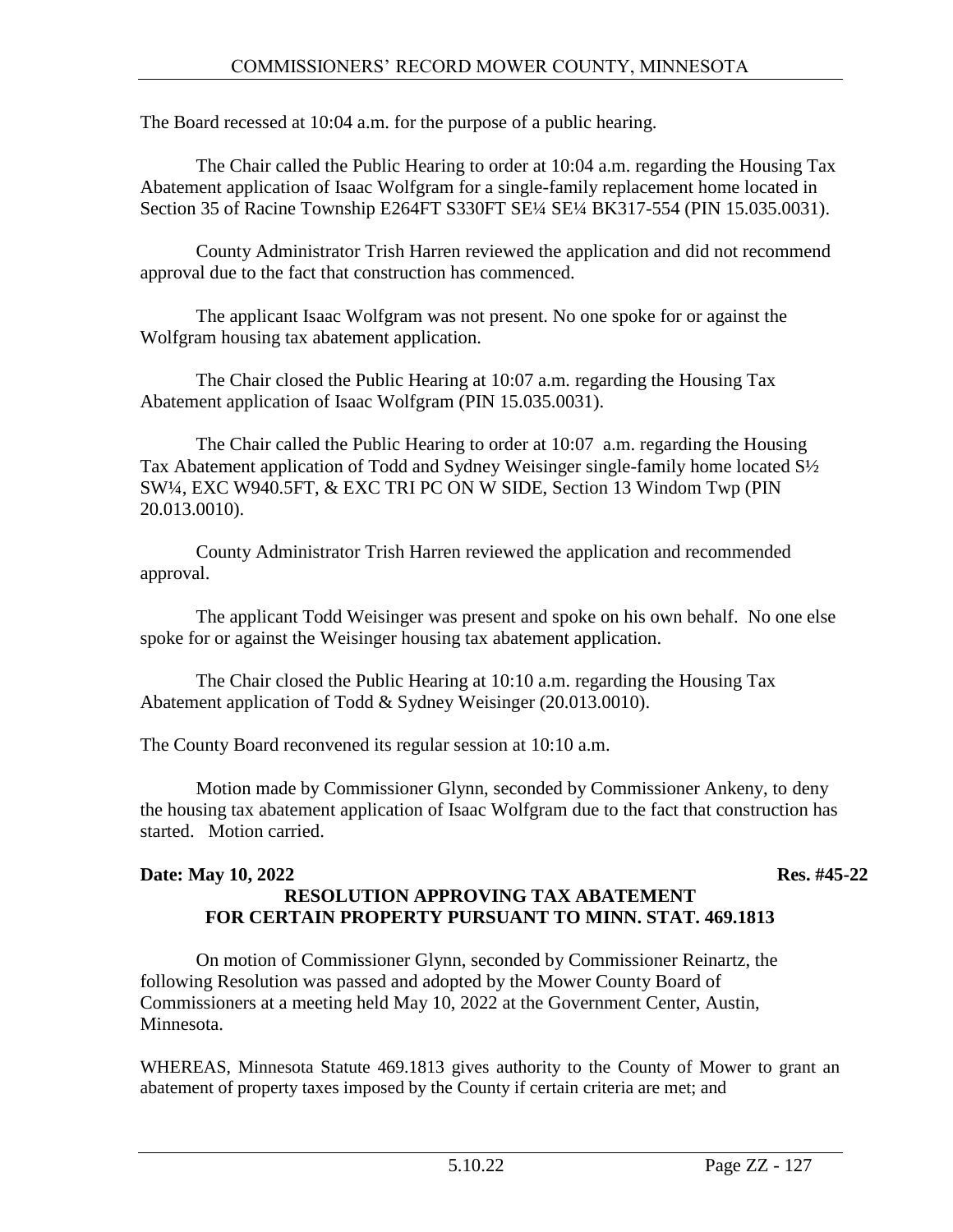WHEREAS, in addition to the statutory requirements, Mower County has adopted the Tax Abatement Policy for new construction of Single and Multi-family homes which includes criteria which must be met before an abatement of taxes will be granted; and

WHEREAS, Todd & Sydney Weisinger are the owner(s) of certain property within Mower County, legally described as follows:

S½ SW¼, EXC W940.5FT, & EXC TRI PC ON W SIDE, Section 13 Windom Twp (PIN 20.013.0010)

WHEREAS, Todd & Sydney Weisinger have made application to Mower County for the abatement of taxes as to the above-described parcel; and

WHEREAS, Notice having been duly given, a public hearing was held on May 10, 2022 before the Mower County Board of Commissioners, on said application.

WHEREAS, Todd & Sydney Weisinger have met the statutory requirements outlined under Minnesota Statute 469.1813 Subdivision 1(1) and Subdivision 2(i) as well as Mower County's criteria for tax abatement;

NOW, THEREFORE BE IT RESOLVED BY THE BOARD OF COMMISSIONERS OF MOWER COUNTY, MINNESOTA:

- 1. Mower County does, hereby grant an abatement of Mower County's share of real estate taxes upon the above-described parcel for the construction of the singlefamily home.
- 2. The tax abatement will be for no more than five years commencing, in the tax year the property realizes a value increase over original value due to construction of the housing project. Partially constructed housing may result in an abatement in the first abatement year that may be significantly less than the following years. This will still be considered one of the five years of eligible abatement. In the event construction has not commenced within one year of approval, the abatement is eliminated and the property owner will need to reapply in accordance with this policy.
- 3. The County shall provide the awarded abatement payment following payment of due real estate taxes annually. One single payment shall be made to the owner of record at the time of the payment, by December  $30<sup>th</sup>$  of that calendar year.
- 4. The real estate taxes to be abated shall be for up to the full amount of the real estate taxes collected due to the added tax base of the newly constructed housing/home annually. The current value of the property is not eligible for the abatement, will not be abated as part of this program and is further defined as the "original value." Any eligible abatement years are calculated on the tax increase due to a value increase over the original value.

Passed and approved this  $10^{th}$  day of May, 2022.

Environmental Services Supervisor Angie Lipelt presented to the Board for discussion the possibility of waiving zoning permit fees and septic certificate of compliance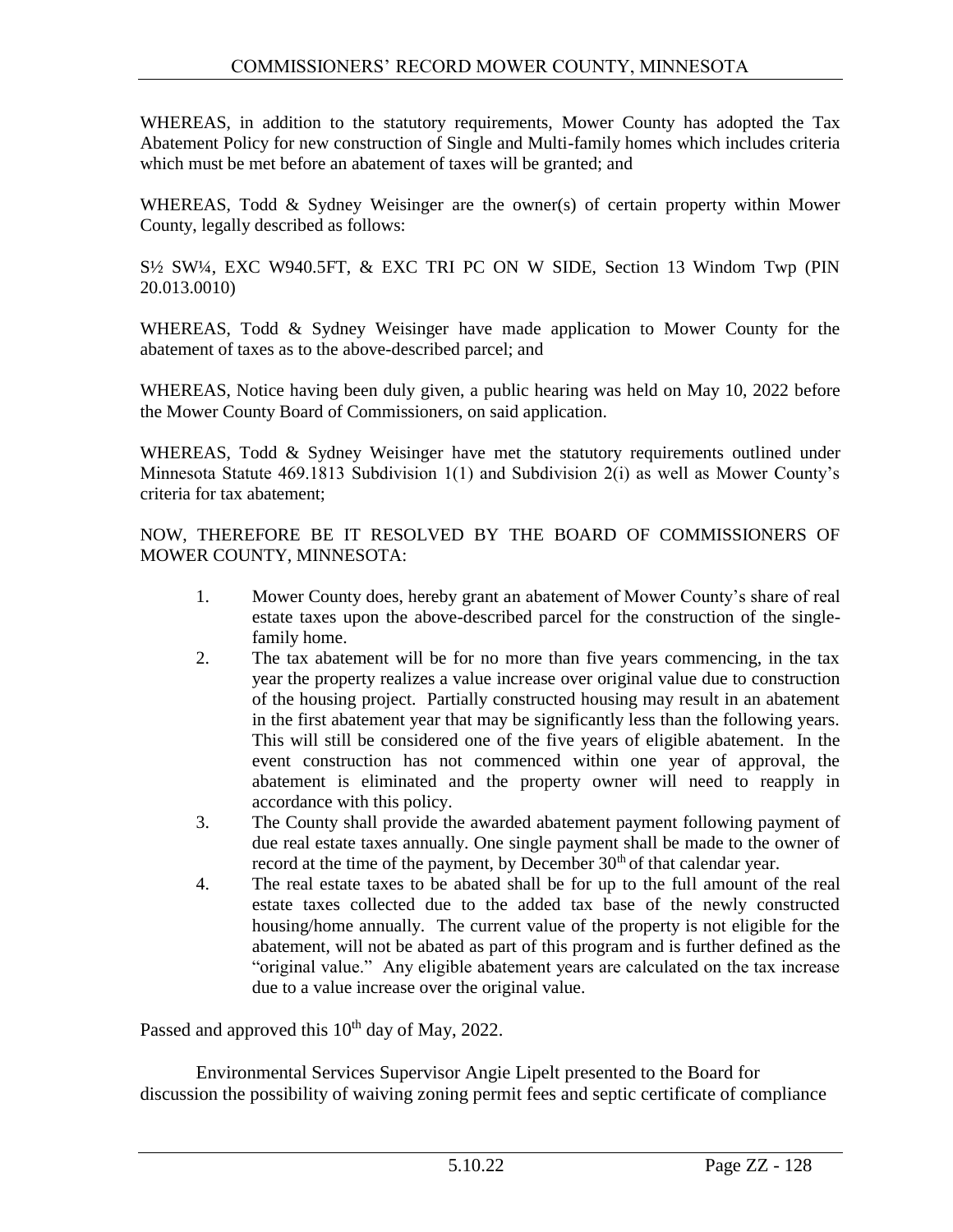requirements for replacement or repair of structures damaged in the April 12, 2022 storms (tornados). In the area, nine homes in the City of Taopi and two outside the City were damaged beyond repair and are in need of replacement. The City of Taopi is its own zoning authority. There is the possibility to waive fees and/or inspections of the parcels as the Board approved for the properties damaged in the December 2021 storms but this situation is unique due to Taopi's zoning authority. The homes damaged within the City of Taopi all had new sewer systems installed in 2007, which should still be compliant systems if the replacement homes have the same number of bedrooms as the destroyed home. For the two damaged homes outside the City of Taopi, there are not any sewer system records. These parcels will need to be checked but a \$750 voucher towards to the inspection could be offered to these property owners.

Motion made by Commissioner Glynn, seconded by Commissioner Ankeny, to approve waiving zoning permits and/or septic system compliance requirements for the parcels under County Authority which suffered damage in /around the Taopi area on April 12, 2022 outlined as follows:

### Non-residential Structures / Under County's Authority

1. Zoning permit fees and septic system compliance inspection requirements shall be waived until February 28, 2023, when:

- a. The property is not located in a shoreland overlay area; and
- b. When the county has record of a septic system on file, which does not constitute an imminent public health threat (IPHT)per septic design review.

2. For those properties with septic system design records reflecting an IPHT; a low interest loan packet, waiver document and/or septic system voucher; shall be offered to those individuals for compliance and replacement of the septic system;

3. For those systems which the County does not have record of a septic system, or the landowner cannot provide record of a permitted septic system; the County shall offer a septic system compliance voucher (valued up to \$750.00 for a compliance inspection to be completed by a licensed septic contractor of the landowner choosing) or the landowner can waive this requirement by signing a compliance waiver which defaults the system as non-compliant and shall have 10 months to replace the septic system. If non-compliant (or waiver is signed); the landowner shall be provided a low interest loan packet if they wish to take advantage of the opportunity.

### Residential Structures / Under County's Authority

1. Zoning permit fees and septic system compliance inspection requirements shall be waived if the system is less than 15 years old and the new dwelling has equal or less bedrooms than what existed. Bedrooms or potential bedrooms shall be counted as defined in the County's septic ordinance.

## County SSTS Review - When applicable within the City of Taopi

1. For Septic systems in the City of Taopi which were installed in 2007 as part of the community project, for which the City of Taopi will issue zoning permits for replacement residential, commercial or industrial sites for which there may be connection to an existing septic system.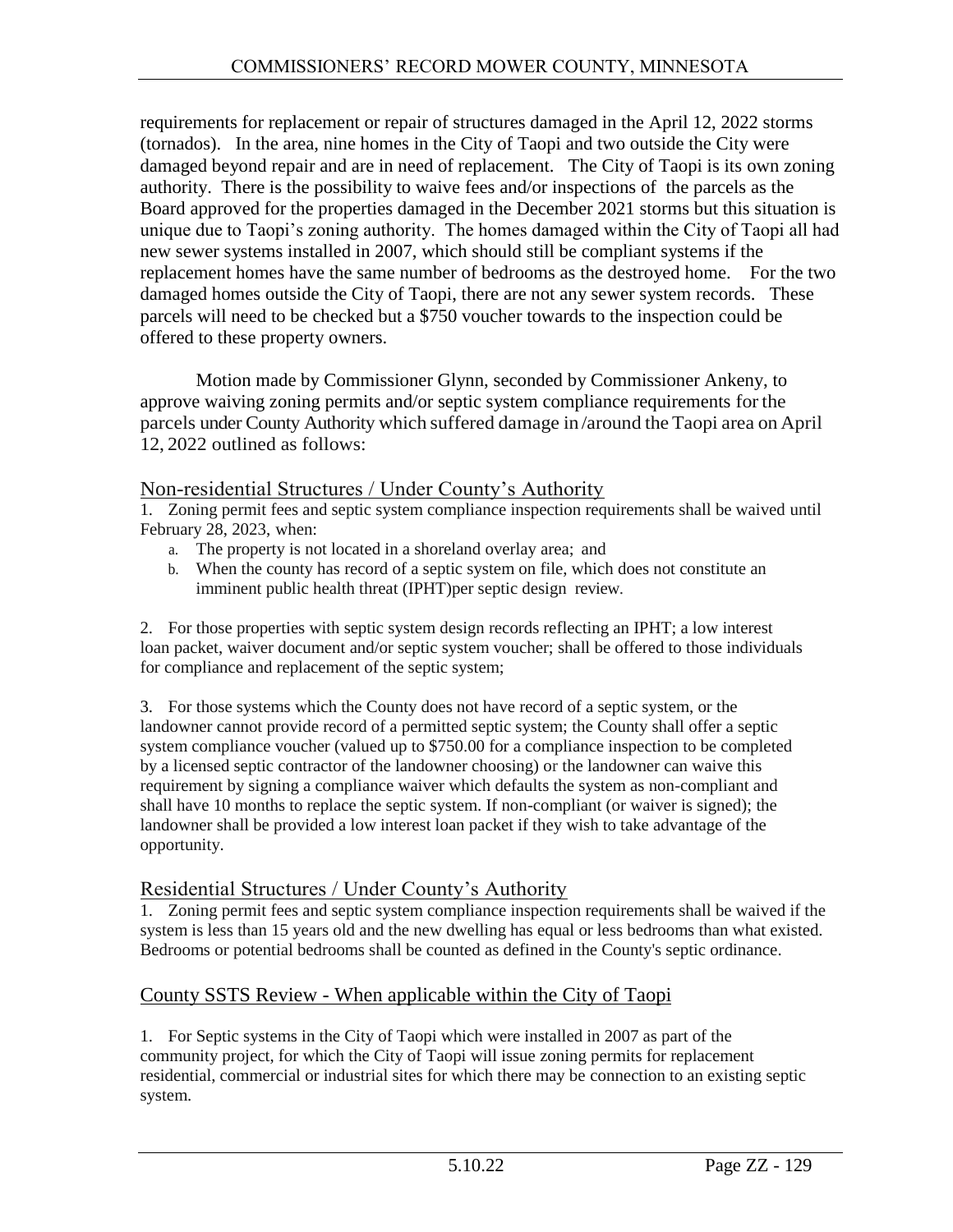2. Compliance Inspections of the septic system shall be waived if the replacement structure's anticipated flows and/or bedrooms in the dwelling, are less than or equal to what previously existed to the tornado of 2022. Bedrooms or potential bedrooms shall be counted as defined in the County's septic ordinance.

a. Dwellings or other structures that increase in flow, may require expansion, redesign, upgrade or replacement of their existing septic system. Mower County shall inform the landowners of the importance of matching sizing of the residence to which the septic system was designed for and require review of floor plans to assure septic design and home "match up" for anticipated flows in accordance with MN Rules 7080-7082.

- i. Compliance vouchers shall be available to these landowners;
- ii. Low interest loans shall be available for any septic system that is found to be failing. Loan funds can be used for replacement, but not expansion of the septic system in accordance with the AG BMP contract with Mower County.

### Motion carried.

Motion made by Commissioner Glynn, seconded by Commissioner Reinartz, to accept the 2022 Voting Equipment Grant (VEGA-3) (\$80,484.51) for optical scan precinct counters and assistive voting devices. Motion carried.

Motion made by Commissioner Mueller, seconded by Commissioner Reinartz, to accept 2022 Election Security Grant (HAVA) (\$28,557.48) for election security and/or local match portion of election equipment purchases. Motion carried. *(Commissioners would like a report on how the grant funds were utilized.)*

Emergency Manager Amy Lammey along with Sheriff Sandvik, Captain Pike and Deputy Lynch provided the Board with a Storm Damage report for the April 12, 2022 tornado in Taopi summarizing the Disaster, the Response and Recovery.

Motion made by Commissioner Mueller, seconded by Commissioner Ankeny, to authorize the chair to sign a letter to Governor Walz requesting disaster assistance for the City of Taopi storm damage. Motion carried.

Motion made by Commissioner Glynn, seconded by Commissioner Ankeny, to approve the Sicora Consulting agreement effective for 18 months at a cost of \$38000 and use ARPA funds for the service. Motion carried.

Under Committee Reports Commissioner Mueller reported that he (along with Commissioner Ankeny) had attended the Fair Board meeting and a drafted property management agreement was reviewed and discussed and will be on the next Board agenda. Commissioner Ankeny reported that the solid waste committee will be meeting to discuss complaints. Commissioner Baldus reported that he had attended the Library Board meeting on May 9 and there were many applications received for the open positions of youth services librarian and library assistant. The library will be closed on May 21 due to staffing. There is a review to look at art culture events and a material recovery program for "lost" library items. In addition, Commissioner Baldus attended the Minnesota Rural Counties meeting and transportation was the primary topic. Commissioner Mueller reminded everyone about the electronic recycling event being hosted at the fairgrounds on Saturday on May 14.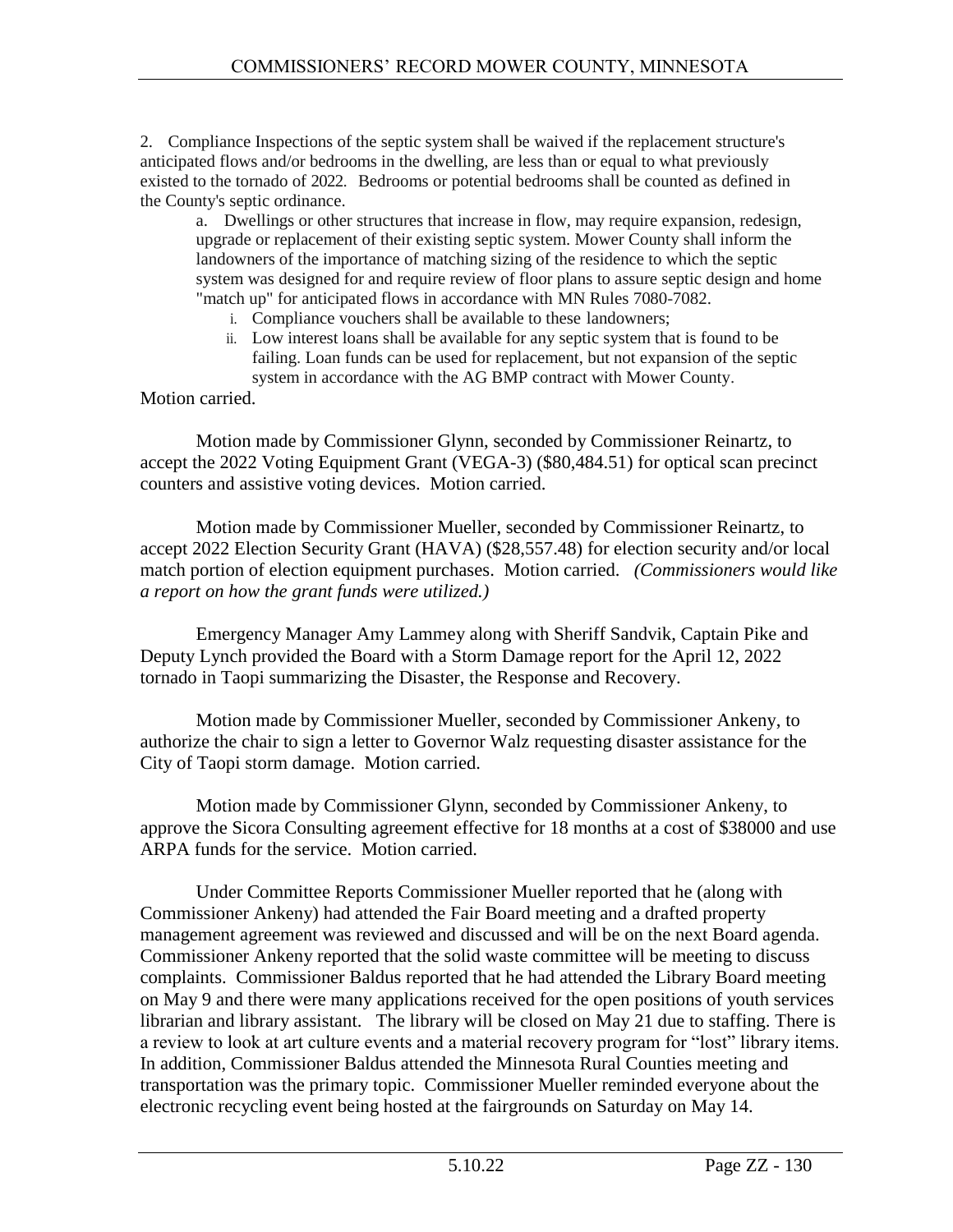The chair adjourned the meeting at 11:29 a.m. The next meeting is scheduled for May 24, 2022 at 9:00 a.m.

### **THE MOWER COUNTY BOARD OF COMMISSIONERS**

**BY:\_\_\_\_\_\_\_\_\_\_\_\_\_\_\_\_\_\_\_\_\_\_\_\_\_\_\_\_\_\_\_\_\_\_\_\_\_\_\_\_\_\_\_**

**Chairperson**

**Attest:**

**By:\_\_\_\_\_\_\_\_\_\_\_\_\_\_\_\_\_\_\_\_\_\_\_\_\_\_\_\_\_\_\_\_\_\_\_ Clerk/Administrator**